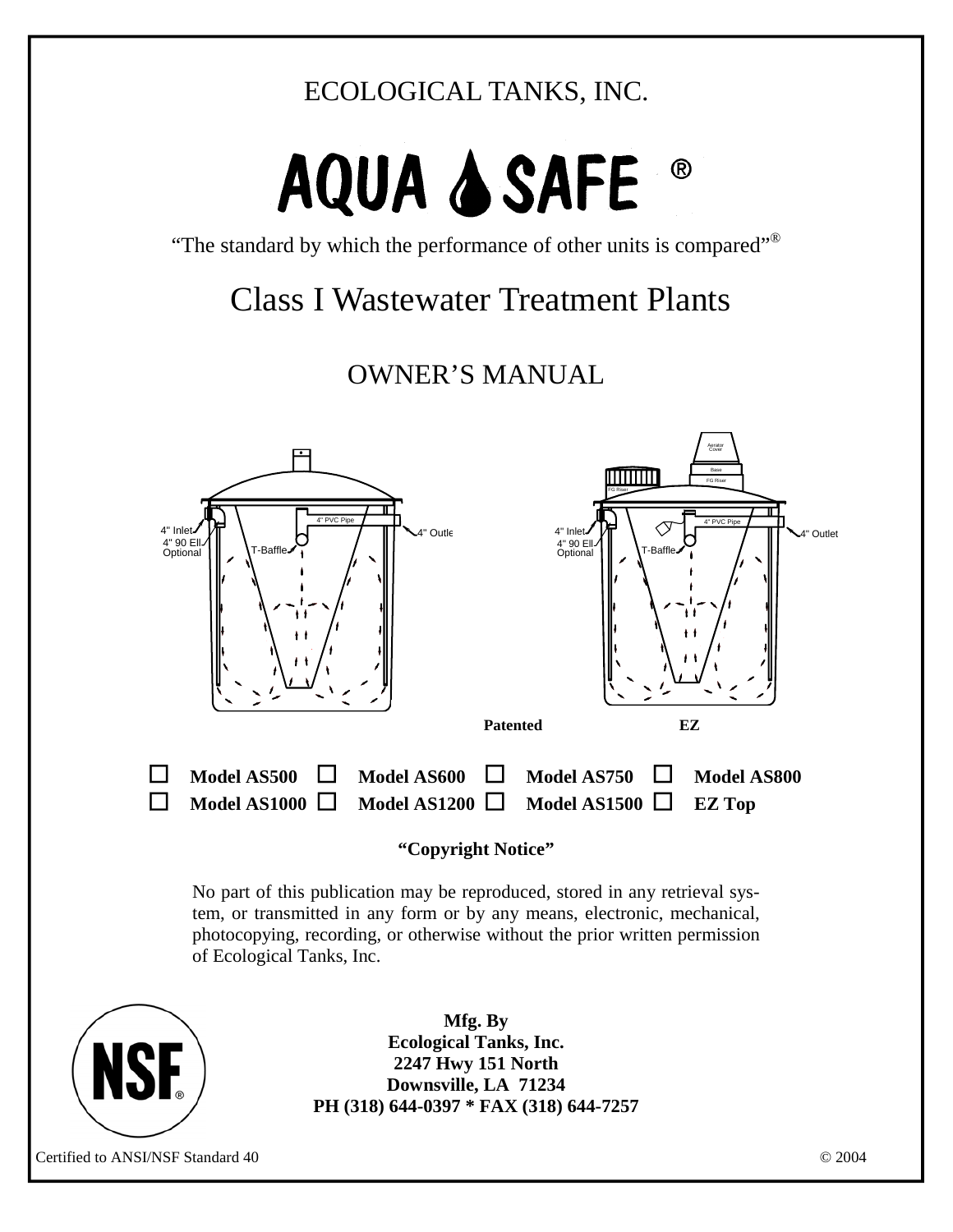#### **INTRODUCTION**

All **Aqua Safe** series models are certified based on provisions in ANSI/NSF Standard 40. The **Ecological Tanks, Inc., Aqua Safe** model **AS500** has been tested by the Baylor University Department of Environmental Studies according to requirements listed in ANSI/NSF Standard 40, and meets and exceeds Class 1 effluent requirements.

Installation needs vary in each state, therefore your wastewater treatment plant may contain auxiliary components with the treatment plant not furnished by **Ecological Tanks, Inc.** Included in this owners's manual are the **Aqua Safe** model numbers **AS500, AS600, AS750, AS1000 and AS1500** series wastewater treatment plants.

State and/or local regulations govern the installation and use of individual aerobic wastewater treatment systems. All permits required by state and/or local regulations should be obtained prior to the **Aqua Safe** plant installation.

It is the responsibility of the **end user** (owner) to see that the **Aqua Safe** plant and associated auxiliary component items are installed in accordance with all applicable laws, regulations and guidelines in effect in your respective state. Please consult your local sanitarian or environmentalist prior to system installation.

### **AQUA SAFE WASTEWATER TREATMENT PLANT PROCESS DESCRIPTION**

**Ecological Tanks, Inc., Aqua Safe** model numbers **AS500, AS600, AS750, AS1000 and AS1500** are made up on an outer mixing compartment a center settling or clarifier compartment. They are in many ways similar to large township or municipality sewage treatment plants. They employ an extended aeration activated sludge process. This type of treatment depends primarily upon the use of air that is introduced by air passing from the aerator compressor to four air lines located around the perimeter of the aeration mixing compartment. As wastewater enters the aeration mixing compartment simple hydraulic displacement is accomplished by the introduction of air which promotes the growth of aerobic organisms in much larger quantities than would occur naturally. These bacteria break down the organic solids in the wastewater. From the aeration mixing compartment, mixed liquid enters the cone shaped settling or clarifier compartment from the bottom. No mixing occurs in this quiet zone where solids separate from the liquid and settle to the bottom of the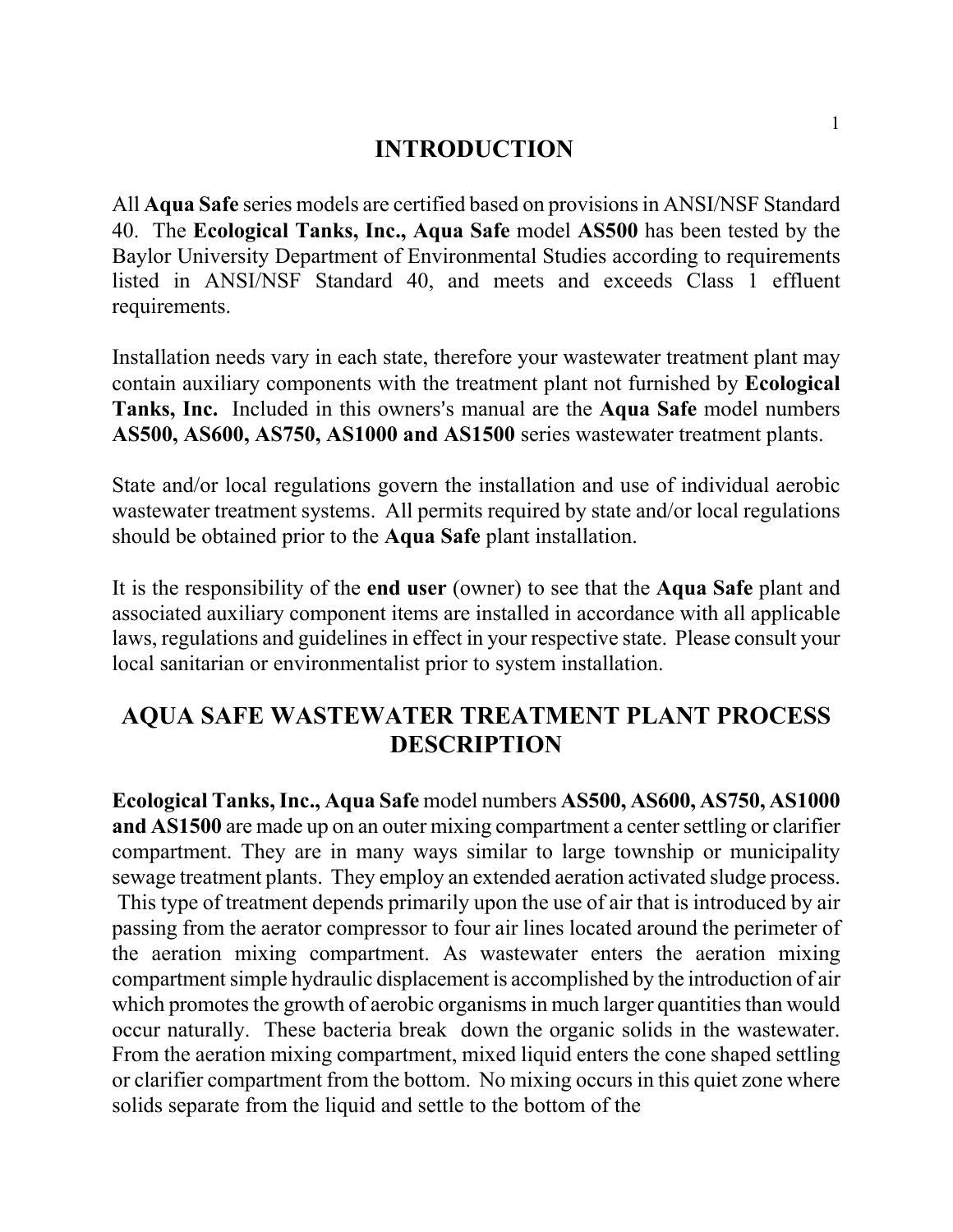clarifier and re-enter the mixing compartment. The liquid that separates from the solids in the clarifier continue to flow upward to the discharge pipe. The results of the **Aqua Safe** process is a clear, odorless effluent discharge, which meets and exceeds state and national water quality standards.

## **AQUA SAFE RECOMMENDED PLANT INSTALLATION INSTRUCTIONS**

1. Inspect entire treatment plant and component parts.

2. Select location of plant site which is accessible to the home sewer discharge line, at least ten (10) feet from the home foundation, in an area that will not receive vehicular traffic. Prepare an excavation site by digging hole at least one (1) foot larger than the treatment plant and a depth that will allow for sufficient coverage leaving approximately three (3) inches of the inspection port to extend above normal ground level. The depth of the plant will be controlled by the depth of the building, sewer outlet line plus the amount of proper fall required from the building sewer outlet line to the inlet invert of the plant. The prepared excavation should have a solid, level bottom that will eliminate plant settling. Additionally, the bottom of the excavated hole should be free of rocks or sharp objects. **Aqua Safe** plants should be installed on a bed of sand on undisturbed soil to provide a solid flat base.

3. Utilizing lifting lugs provided, carefully place the plant in the excavation. The inlet line should slope down toward the plant and the outlet line should slope down away from the plant. The plant should be level within one (1) inch, edge to edge. **Aqua Safe** wastewater treatment plants should only be connected to properly trapped and vented plumbing systems in compliance with state and local plumbing codes.

4. Position the inlet and outlet lines and make the necessary connections. Clean-outs should be installed at building sewer tie-in, any changes in direction of flow and at maximum intervals of seventy (70) feet when using four (4) inch piping. The inlet line should be inserted and glued into the inlet elbow and the discharge line should be inserted and glued into the outlet coupling. Open the inspection port on top of the plant and make sure the discharge tee assembly in level and centered in the clarifier prior to connecting discharge piping. Fill the tank with water to the point of flowing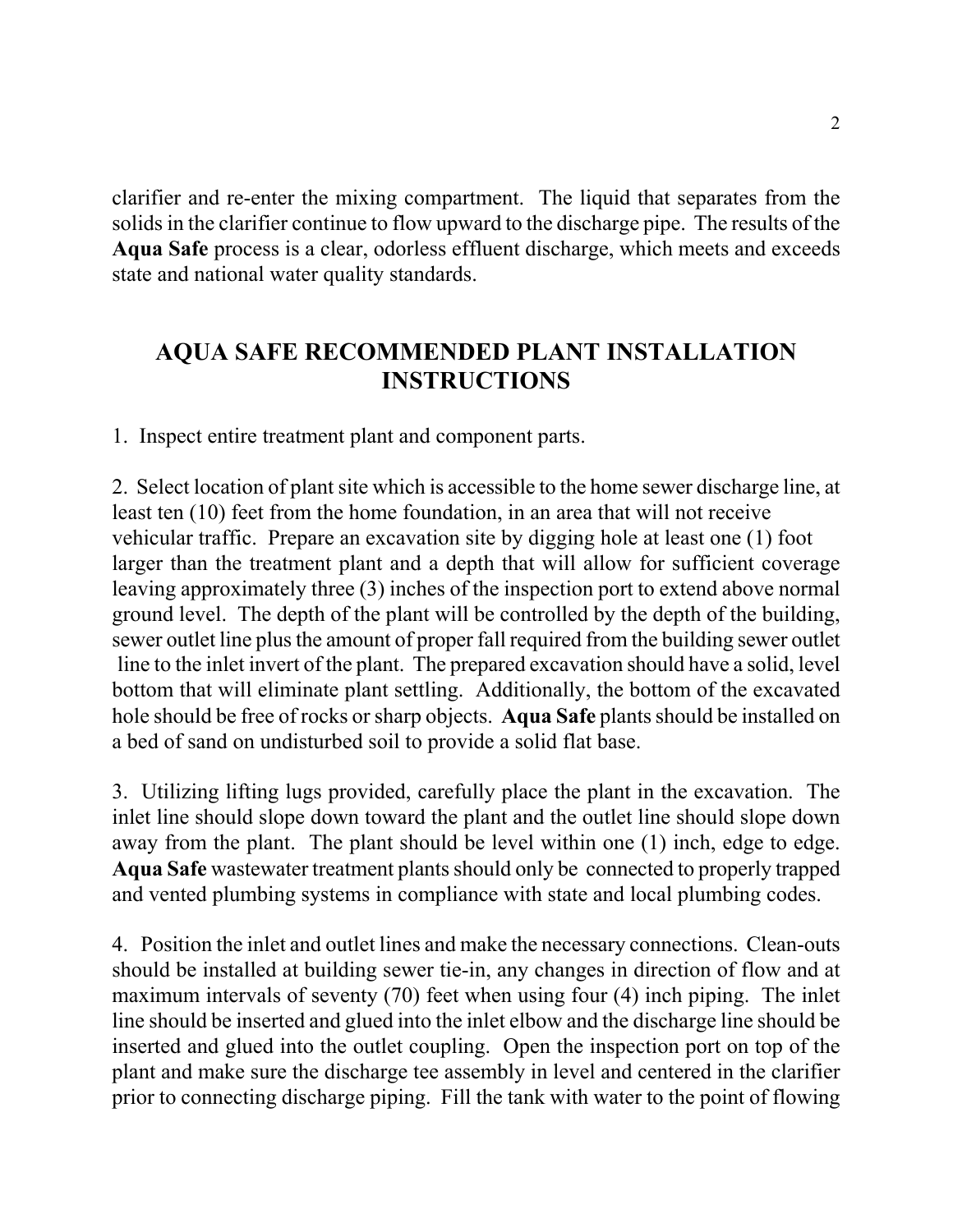discharge before backfilling. Backfill evenly around the plant, up to the bottom of the inlet and outlet piping, taking care not to damage the tank or dislodge the piping. Backfill material must be void of rocks, gravel, heavy clay or any type of material which might damage the tank.

5. The aerator compressor must be installed in a well ventilated, relatively clean and dry location. Install the aerator compressor on the treatment plant's tank top or at a remote location no more than one hundred (100) feet from the treatment plant. The aerator compressor is supplied complete with all discharge fittings. Install 3/4" Sch. 40 PVC piping (supplied by others) between the aerator and treatment plant. A minimum of twelve (12) inches ground cover is recommended over the 3/4" Sch. 40 PVC air piping.

6. The electrical control for the aerator compressor, visual and audible alarms for aerator failure and high water conditions are contained in a weather proof enclosure. It may be installed in any above ground area where the alarms are easily noticed by the occupants. It is recommended that the control box be at least six (6) inches above ground level and in view of the aerator compressor. All electrical wiring should be installed by a qualified person and must comply with NFPA 70, 1999, National Electrical Code. All electrical components not supplied must comply to U.L. Standards.

7. Install electrical wiring (provided by others) to interconnect the aerator compressor and alarms to the electrical control panel. A minimum of twelve (12) inches of ground cover is recommended over underground electrical conduit and wiring.

8. The aerator compressors used on **Aqua Safe** wastewater treatment plants run continuously. They provide relatively quiet, energy efficient operation. Once properly connected, the electrical control box is to be closed. Operate the aerator compressor by placing the on/off electrical circuit (provided by others) in the "ON" position.

9. Turn on aerator compressor and check all air piping and fittings for leaks. This can be accomplished by preparing a saturated solution of soap and water and applying to entire run of pipe and fittings. If a leak is detected, effect repairs.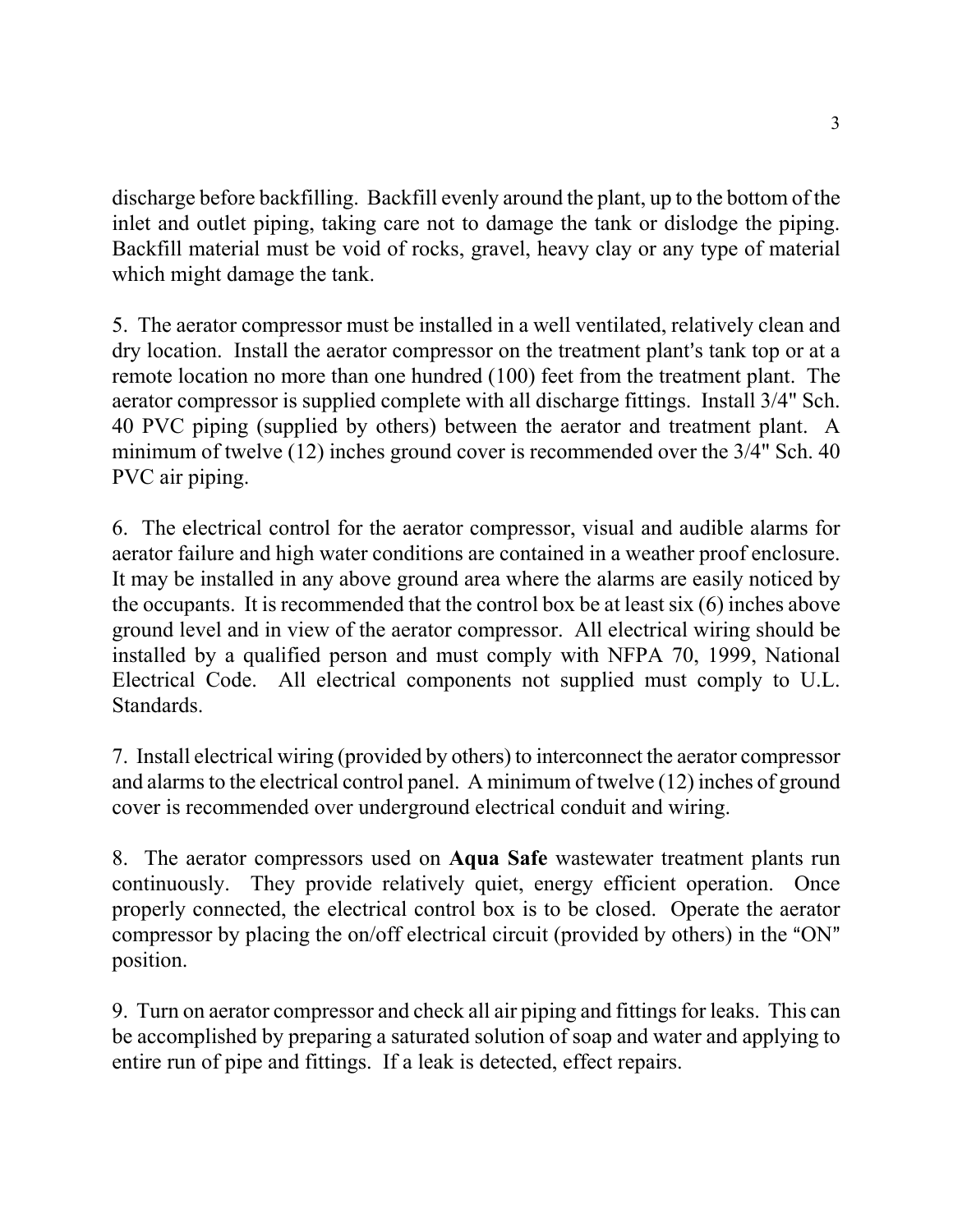10. Carefully backfill all underground lines and the rest of the plant's excavation in a manner which will not cause damage to the completed installation.

11. The **Aqua Safe** plant is ready to receive incoming sewage.

## **AQUA SAFE PLANT START UP**

Initially the **Aqua Safe** wastewater treatment plant is filled with clean water, usually from an owners's water supply. As stated in the installation instructions, once all proper connections have been completed and it is filled with water and the aerator turned on, the system is now in operation.

For the treatment plant to be biologically stable, it will take from four (4) to twelve (12) weeks after first using the plant to develop a population growth of microorganisms (bacteria). It is these bacteria which make the treatment system operate.

## **OWNER MAINTENANCE CARE AND OPERATION INSTRUCTIONS**

**Aqua Safe** home wastewater treatment plants have been designed and built by **Ecological Tanks, Inc.,** to provide long term, reliable and cost efficient service. Our treatment plants will operate with a minimum amount of attention.

If service is required, reference the system's DATA PLATES located on the **Aqua Safe** control panel or aerator compressor for the plant's model number, the name, address and phone number of the local service person that can provide service. The following procedures should be performed on a routine basis to insure proper plant operation:

**DAILY**: Check warning light and audible alarm located on the plant's control panel for air supply malfunction or in system high water indication. If an alarm on condition is observed, it is an indication of malfunction. First check the electrical circuit providing power to the system to insure the circuit is closed. Check the aerator compressor to be sure it is operating. Check for over heating, excessive vibrations and unusual noises. If aerator compressor failure is observed, call your service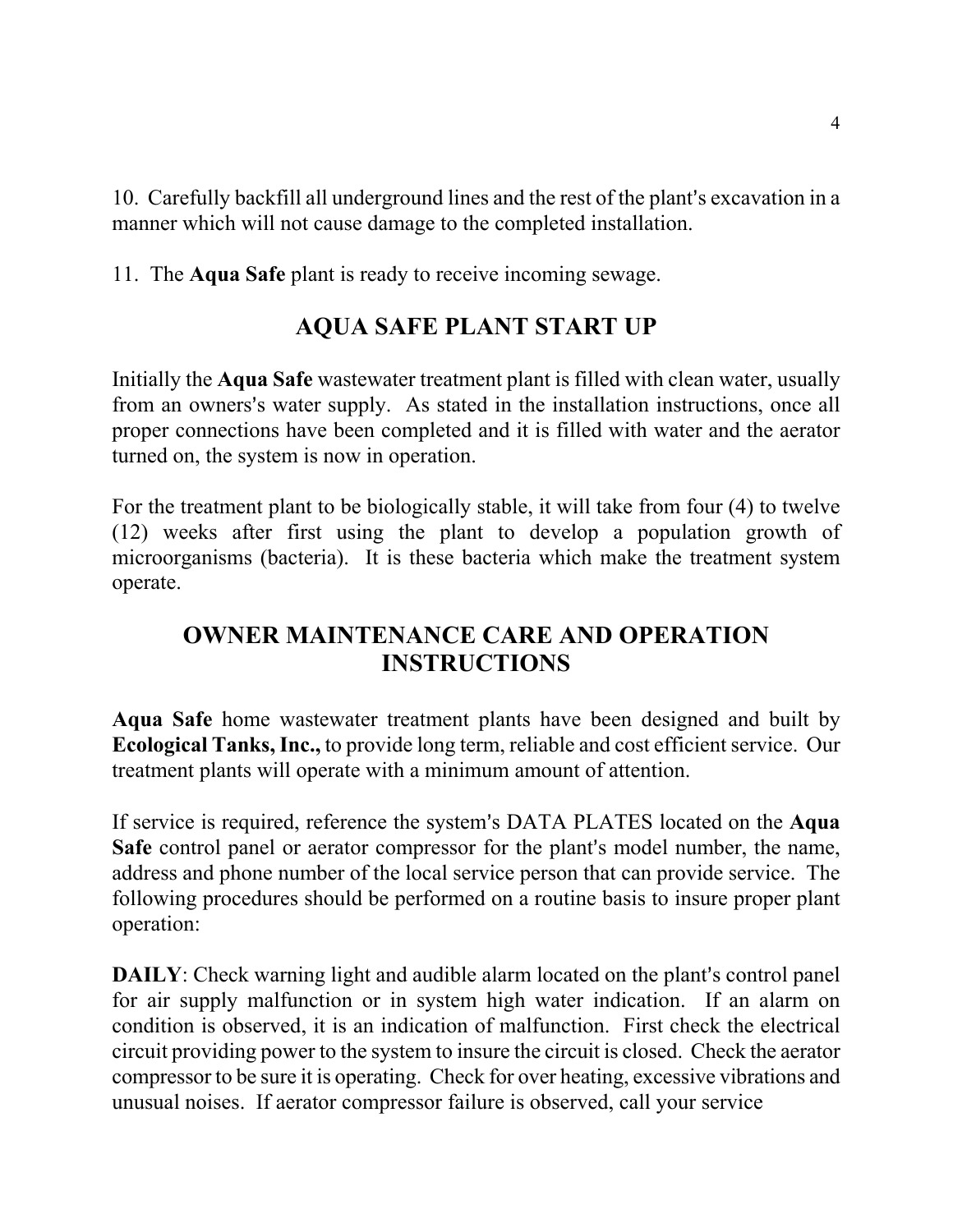provider for service. After a power outage, an alarm condition may exist. Should an alarm remain on for more than thirty (30) minutes after power is restored, you should call your local service provider to report the alarm.

**WEEKLY**: Check the treatment plant for offensive odor. If present call for service.

**PERIODICALLY:** Check and clean the air filter on aerator compressor. Rinse with warm water to clean if necessary. Make sure filter is dry and re-install on aerator compressor.

**RECOMMENDED**: Frequency of solids removal is no more often than every two (2) to five (5) years. Determination of the need for pumping can be made only by a trained service person by testing the tank contents and/or effluent. **WARNING** - Hydraulic displacement and tank flotation may occur whenever tanks are pumped. Additionally, care should be taken not to damage internal component parts. A certified **Aqua Safe** service technician should oversee tank pumping.

## **OWNER**=**S RESPONSIBILITY**

It is the *owner's responsibility* to operate the **Aqua Safe** wastewater treatment plant to the best of their ability. To keep maintenance to a minimum and insure high effluent quality, the following items should not be permitted to enter the treatment plant:

1. Strong disinfectants or bleaches, other than small amounts used in day to day house cleaning and laundries. Recommended detergents are low-sudsing, low phosphates and biodegradable. Recommended cleaning products are non-chlorine, non-toxin, non-corrosive and biodegradable. Anti-bacteria soaps should be avoided.

2. Backwash discharge from any type of water softeners.

3. Citrus products, coffee grounds, chemical wastes, paint or paint thinners, oils or grease (such as used cooking grease), pet shampoo, pet dip disinfectant, pesticides, herbicides, automotive fluids or any other toxins.

4. Disposable diapers, tampons, sanitary napkins, large quantities of paper products, tobacco products, or similar items. Home brewery waste, strong medicines and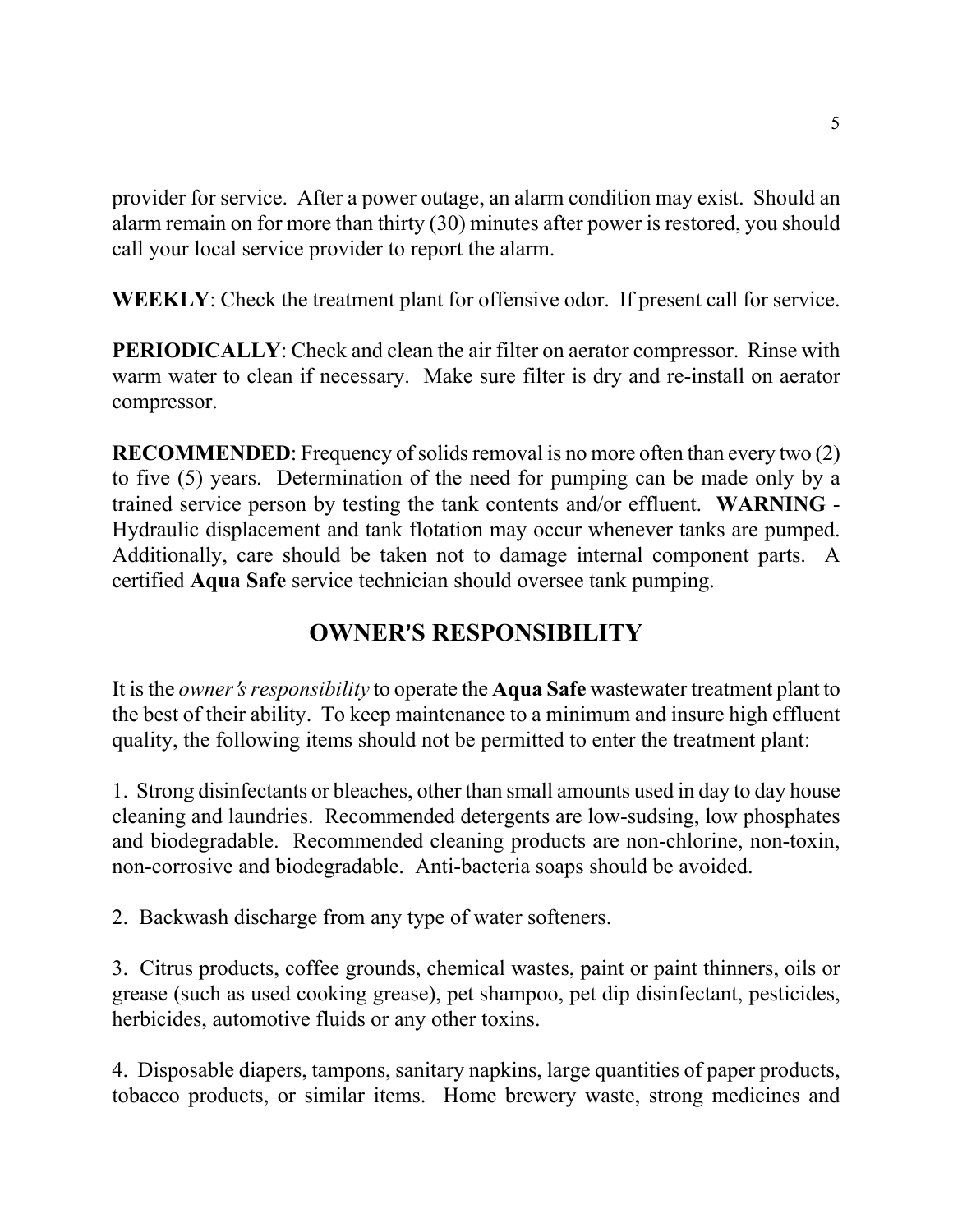antibiotics.

5. Waste material from a garbage disposal is not recommended without the use of a trash trap or pretreatment tank preceding the **Aqua Safe** plant. Food waste represents additional loading the aerobic treatment unit would have to digest, increasing pump out intervals.

6. The **Aqua Safe** wastewater treatment plant is designed for the treatment of **domestic wastewater** and nothing else should go into it.

During extended periods of intermittent or non-use, such as vacation time, the aerobic bacteria inside the plant will decrease due to no food in the form of incoming wastewater. The treatment plant will become biologically stable again soon after the resumption of normal loading. The aerator compressor should be left on during periods of vacation time. During extended periods of absolute non-use (3 months or longer) the aerator compressor should be removed, cleaned and stored with the compressor's inlet and outlet sealed. Additionally, the air line piping should also be capped to prevent debris from entering air distribution system.

The **Aqua Safe** plant will not perform to its fullest capabilities if subject to hydraulic overloading. This condition exist whenever excessive water, above the plants designed treatment capacity, is allowed into the plant. Leaking plumbing fixtures or excessive water use may cause this condition. Hydraulic overload may also occur on wash days, when multiple loads of laundry are washed in succession.

**Ecological Tanks, Inc.,** is not responsible for the infield operation of our plants. The proper operation of this wastewater treatment plant depends upon proper organic and hydraulic loading of the plant. We cannot control the loading of substances in our plants that may upset its biological balance. We can only provide a complete owner's manual which outlines materials that should be kept out of the treatment plant. User operation instructions must be followed or warranties are subject to invalidation.

 **WARNING!** Ants and rodents are destructive to the mechanical and electrical equipment on wastewater treatment plants. Care should be taken to prevent infestation of ants near the plant. Damage or destruction of mechanical or electrical equipment by ants or rodents is not covered under manufacturers warranty.

Any and all safety requirements such as the electrical wiring, blower operation or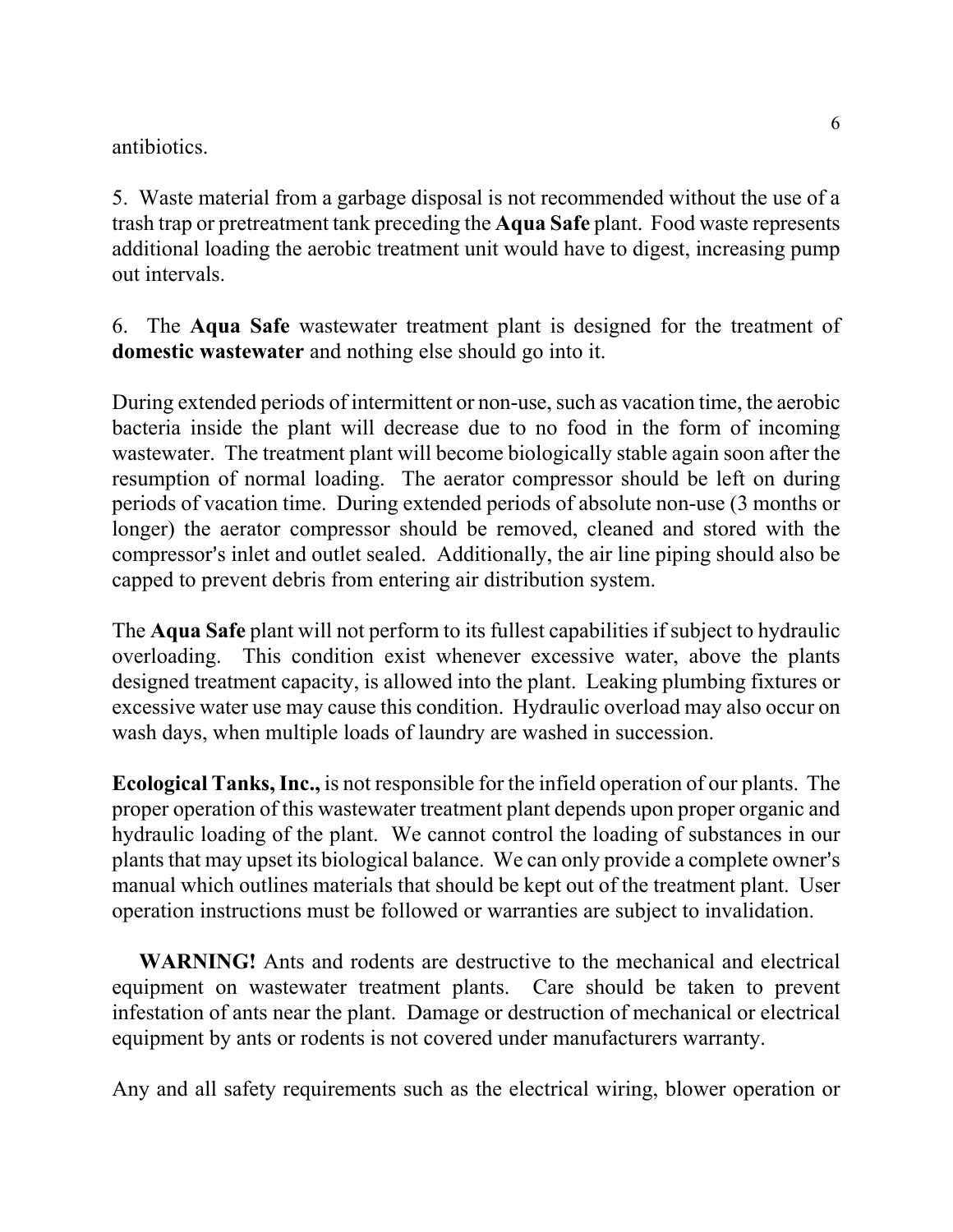plant discharge concerning the owner, their families, friends, or guests is the sole liability of the owner (see warranty and service policy).

The electrical control panel contains a schematic for the system. However, the electrical control panel is sealed and contains no user serviceable parts. Test and alarm silence switches are located on the outside of control panel.

 **WARNING!** Service to the electrical control panel by a non-qualified person may result in a electrical shock hazard resulting in serious injury or death. If service is required contact your local authorized installer representative or maintenance provider.

Many states already require the use of a chlorination unit behind all mechanical treatment plants for total effluent disinfection prior to final discharge. **Ecological Tanks, Inc.** recommends the use of a disinfection device behind its mechanical plants for total effluent disinfection prior to final discharge.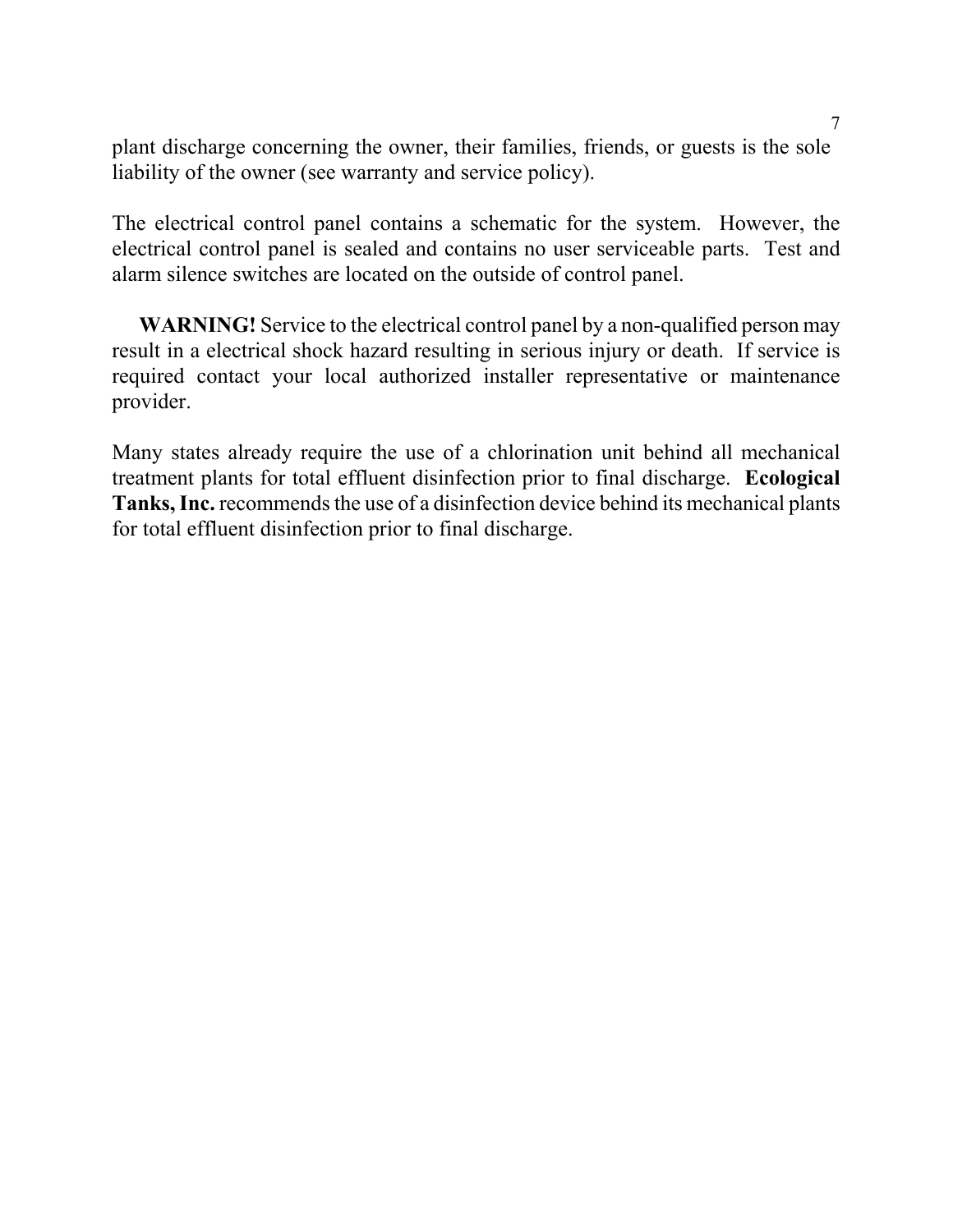#### 8 **SOURCES FOR OBTAINING REPLACEMENT PARTS OR COMPONENTS**

Replacement parts or components may be obtained from your local installer or from Ecological Tanks, Inc., 2247 Highway 151 North, Downsville, LA 71234. Office: 318-644-0397 or Fax: 318-644-7257.

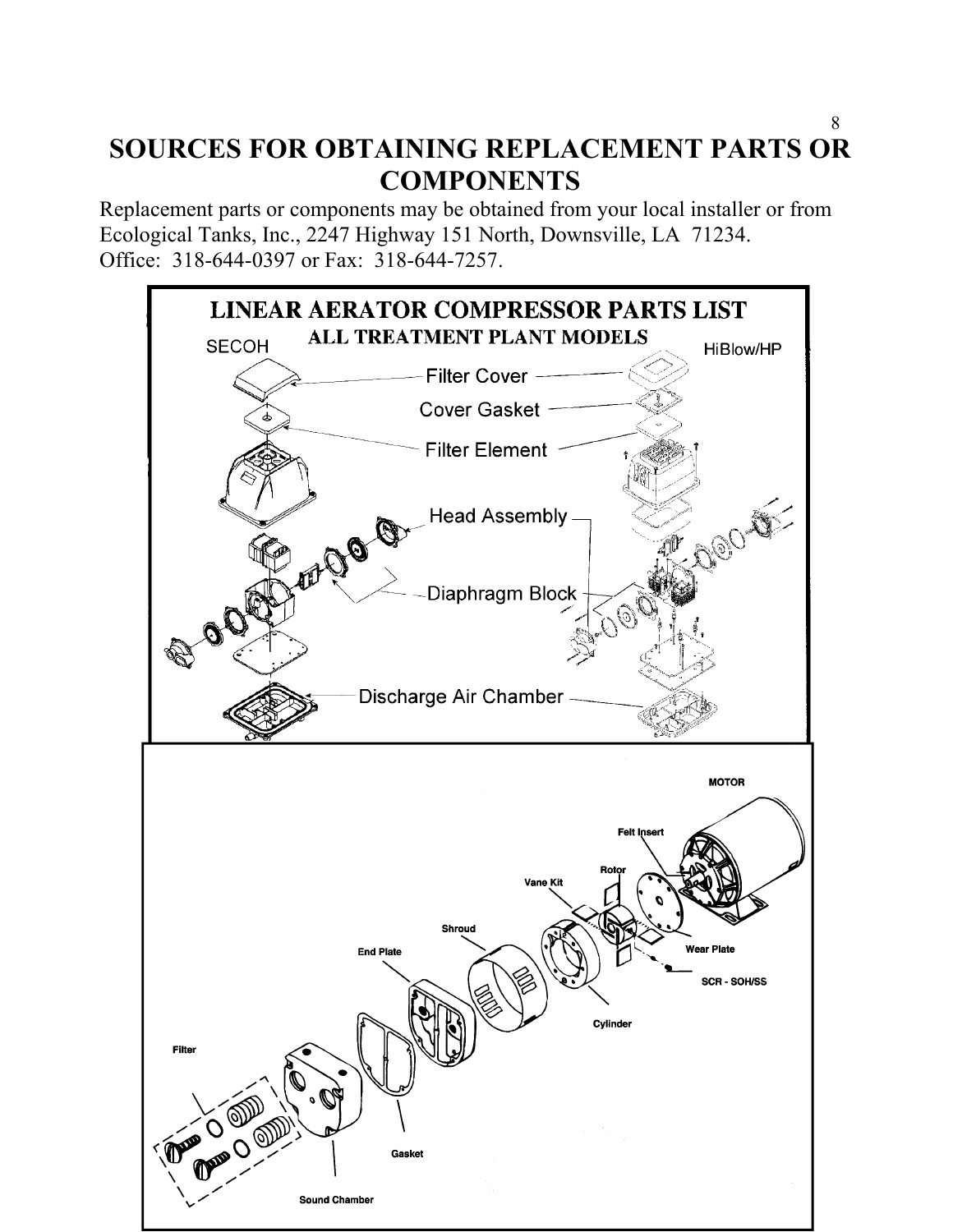### **INITIAL SERVICE POLICY**

The local dealer/installer from whom you purchased your **Aqua Safe** wastewater treatment plant is responsible for routine inspections for the first two years from the original date of installation. The plant will be checked for proper operation at each inspection. If a problem exist, service will be performed at no charge to the owner unless the required maintenance is not warranty related. These service call/inspections shall include at least four inspections over the two year period and shall include the following:

1. Adjustment of the electrical control, if applicable, and servicing of the mechanical component parts to ensure proper function.

2. An effluent quality inspection consisting of a visual check for color, turbidity, scum overflow, and an examination for odors.

3. Immediate notification to the owner/warrantee in writing of any improper observation which cannot readily be repaired. This notification will or shall advise said owner of the problem, if it is covered by warranty and estimated date for correction of said problem.

Pumping of sludge build up from the treatment plant, if necessary, **IS NOT INCLUDED** in the initial service policy.

An annually renewable service policy affording the same coverage as the initial service policy is available. Consult your local dealer for pricing information.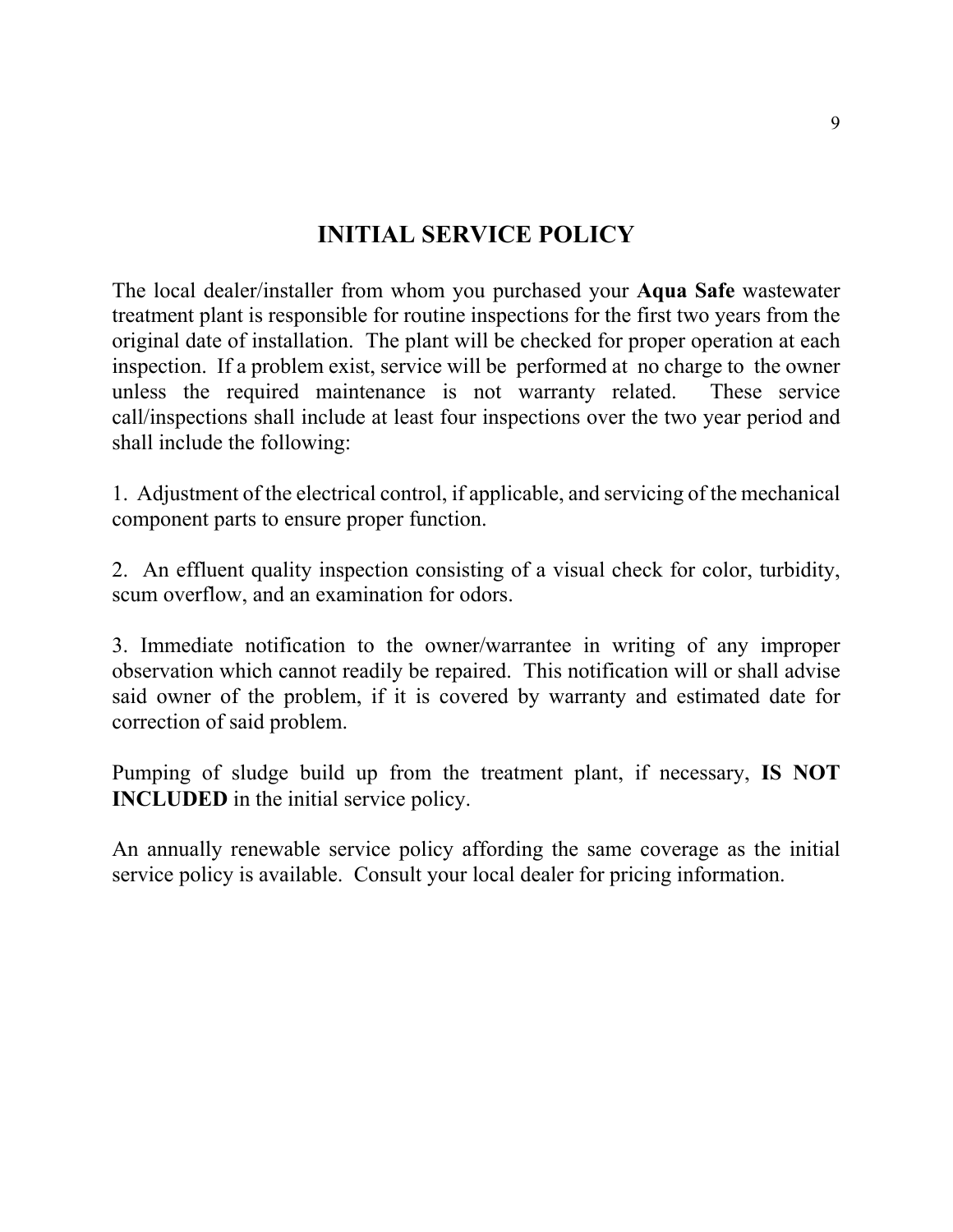#### LIMITED WARRANTY

**Ecological Tanks, Inc., Aqua Safe** (hereinafter identified as manufacturer) warrants each aerobic wastewater treatment plant to be free from defects in workmanship and materials from the date of installation by an authorized dealer/installer for a period of no more than twenty-four (24) months. When properly installed and registered with the manufacturer, the manufacturer's sole obligation under this **limited warranty** is as follows:

To repair or exchange any components, F.O.B. factory, that in the manufacturer's judgement is defective, provided that said component part has been paid for and is returned through an authorized dealer, prepaid. The warrantee must specify the nature of the defect in writing to the manufacturer. The **limited warranty** makes no provision for any informal dispute settlement agreement.

The **limited warranty** does not cover any aerobic wastewater treatment plant that has not been properly installed, damaged due to altered or improper wiring or overload protection, flooded by any external means, disassembled by any unauthorized person, filled with anything other than normal household wastewater or damaged by an act of nature. The limited warranty does not cover damages or defects caused by ants, insects or rodents to any component part of the aerobic wastewater treatment plant.

No warranty is made as to the field performance of any system. The **limited warranty** applies only to the aerobic wastewater treatment plant itself and does not include any of the purchaser's plumbing, drainage and/or disposal system, house wiring or installation of the plants.

The manufacturer reserves the right to replace any component part covered under this **limited warranty** with a component part, which in manufacturer's judgement, is equivalent to the part replaced. The manufacturer claims no responsibility for any delays or damages caused by defective components or materials which cause losses incurred by interruption of service or for repairs or replacements of component parts covered by the **limited warranty**.